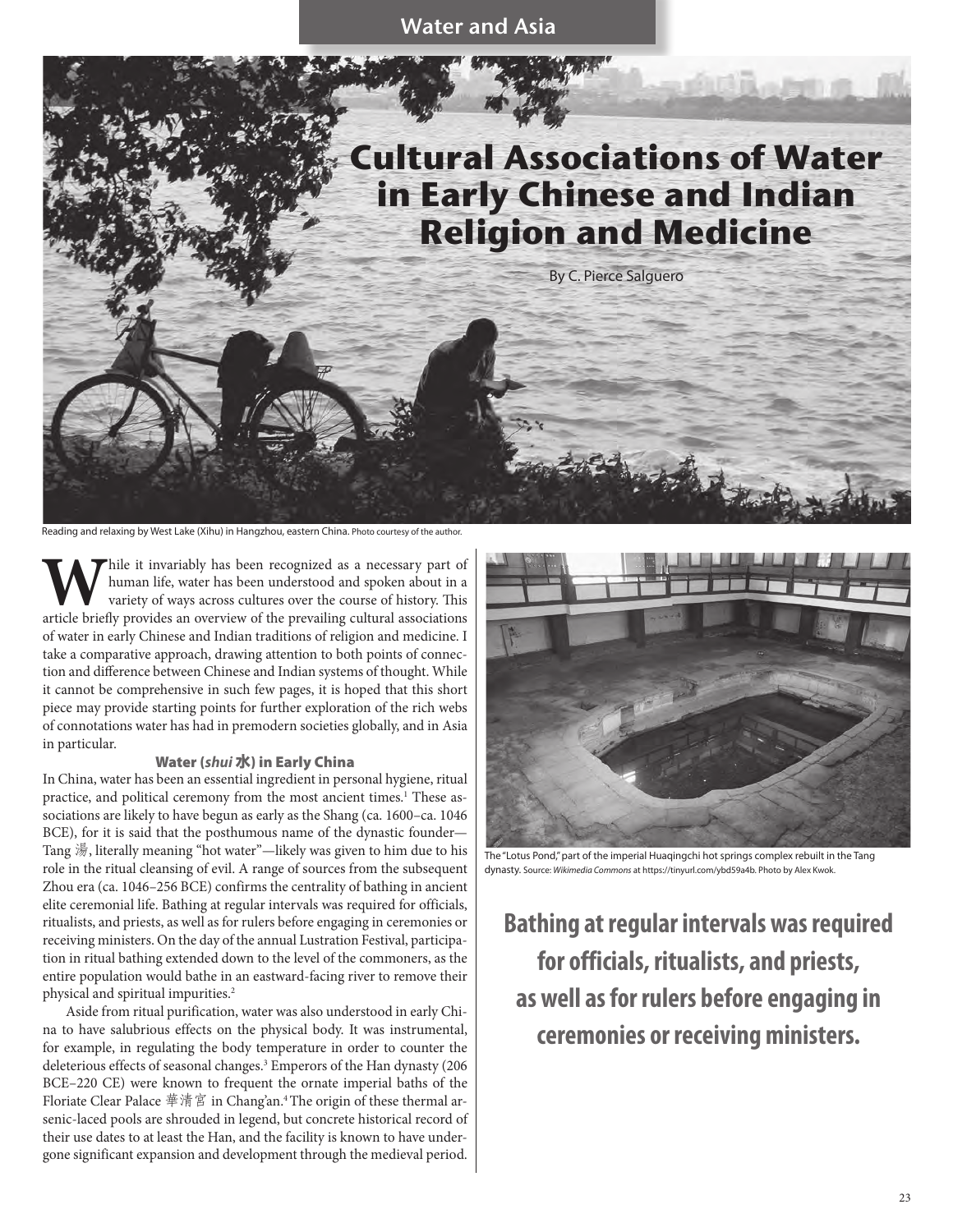

A seaside temple on Putuoshan, the reputed island abode of the Buddhist bodhisattva of compassion, Guanyin, off the east coast of China. Photo courtesy of the author.

The seminal medical treatise, the *Inner Canon of the Yellow Emperor* (*Huangdi neijing* 黃帝內經), which was compiled in the first century BCE and is still considered a foundational text of Chinese medicine today, echoes the notion that water is good for one's health.<sup>5</sup> Though this text as a whole is mostly concerned with the advantages of acupuncture and moxibustion (i.e., the burning of mugwort on or near the skin for therapeutic purposes), it does in several places refer to the medical benefits of bathing.<sup>6</sup> Despite the sanguine outlook on water in certain passages, however, the medical tradition more often discusses its potential dangers. Accumulation of water in the body was a cause of serious disease. Chapter 61 of the *Inner Canon* (which in large part is dedicated to acupuncture treatments for the pernicious effects of water) explains how a blockage in the kidneys might lead to problems with the circulation of the waters of the body:

*The kidneys are the gates of the stomach. Hence when the gates do not*  [open] freely, water assembles and follows its type. Above and below it *spills into the skin; hence [this] leads to fu-swelling . . . When one does something with resolve and taxes oneself to the extreme, then sweat leaves from the kidneys . . . It settles in the dark palaces and moves inside the skin. Its transmission leads to fu-swelling. This is based in the kidneys. The name is wind water. As for the so-called "dark palaces," [this term refers to] the sweat openings.*<sup>7</sup>

The critical factor in avoiding illnesses associated with the retention of water was to keep the body's fluids moving in accordance with normal physiological patterns. As the kidneys were the visceral system most associated with water in classical Chinese medical thought, their proper regulation through herbs, diet, acupuncture, massage, exercises, sexual practices, and otherwise was essential to the smooth management of all the body's waters.

In addition to referring to actual fluids in the body, water also appears in medical discourses as one of the "five phases" or "five processes" (*wuxing* 五行). This foundational doctrine emerged in the fourth to third century BCE as a moral theory and was further developed through the early Han in order to explain the optimal functioning of *qi* (i.e., the vital energy or essence of the cosmos) within politics, the human body, and other complex systems.8 According to the mature five-phase doctrine, qi manifests in five discrete temporal phases or stages that correspond with the qualities of wood, fire, earth, metal, and water. These phases can unfold in generative or destructive cycles that govern how qi transforms and manifests in the material world. Qi manifesting with a watery quality, for example, could both vanquish the influences of fire and feed the emergence of wood. Water, in this system, represented a quiescent or dormant phase, a time for regrouping and reconsolidating.

# **Water's correlating organs were kidney and bladder, its sense hearing, its flavor salty, its season winter.**

In medicine, each phase came to be associated with particular organ systems, sensory functions, flavors of medicines, and seasons of the year, among other factors. Understanding the destructive and generative relationships between water and the other phases according to this model could thus lead to a complex analysis of the origins, progression, cure, and prevention of all disorders. The five phases also correlated the qi in the body with the qi of the cosmos as a whole. In this system, water became a heuristic for organizing an increasingly wide range of phenomena by embedding it in generative and destructive relationships with countless other natural processes.<sup>9</sup> Water's correlating organs were kidney and bladder, its sense hearing, its flavor salty, its season winter. It was associated with the moon, with cold temperatures, with the color black, with the planet Mercury, and with the pig and rat zodiac signs. Throughout the imperial period, understanding and capitalizing on these and many more connections—a process that scholars have generally referred to as "correlative thinking" was central to the theories behind an array of Chinese arts and techniques practiced by ritual technicians (*fangshi* 方士), masters of geomancy (*fengshui* 風水), adepts at self-cultivation (*yangsheng* 養生), Daoist priests, and numerous other practitioners of Chinese religious and healing traditions.

The richness of the connotations provided by correlative thinking notwithstanding, water's most enduring association—and the common thread that unites most of the ones mentioned above—is its enduring connection with the quality of *yin*. The first half of the *yin-yang* 陰陽 dyad that is so central to Chinese thought, yin represents the yielding, receptive, feminine, and dark aspects of nature.10 Water is considered to be quintessentially yin, and thus symbolic of all these qualities.

This metaphor appears in several places in the seminal *Daode jing* 道 德經, the classic philosophical text attributed to a shadowy legendary figure named Laozi 老子, who is traditionally dated to the sixth or early fifth century BCE.11 Chapter 78 of the *Daode jing,* for example, highlights the yin nature of water while also emphasizing its hidden strength:

*Nothing in the world is softer than water, Yet nothing is better at overcoming the hard and strong. This is because nothing can alter it.*

*That the soft overcomes the hard And the gentle overcomes the aggressive Is something that everybody knows But none can do themselves.*

*Therefore the sages say: The one who accepts the dirt of the state Becomes its master.*

*The one who accepts its calamity Becomes king of the world. Truth seems contradictory.*<sup>12</sup>

Subsequent literature and poetry in early China reiterated and built upon this imagery, and over the centuries, water became a ubiquitous symbol of pure yin. In landscape painting, the downward yin motion of waterfalls and streams are juxtaposed with the rising yang lines of trees and cliff-top heights. In martial arts, water indicates the yin-like yielding or softening that enable one to absorb the fire of an attacker's yang-like aggression.<sup>13</sup> In meditation or contemplative practice, water is the soothing, relaxing release of tension that occurs with the stilling of the overactive body and mind.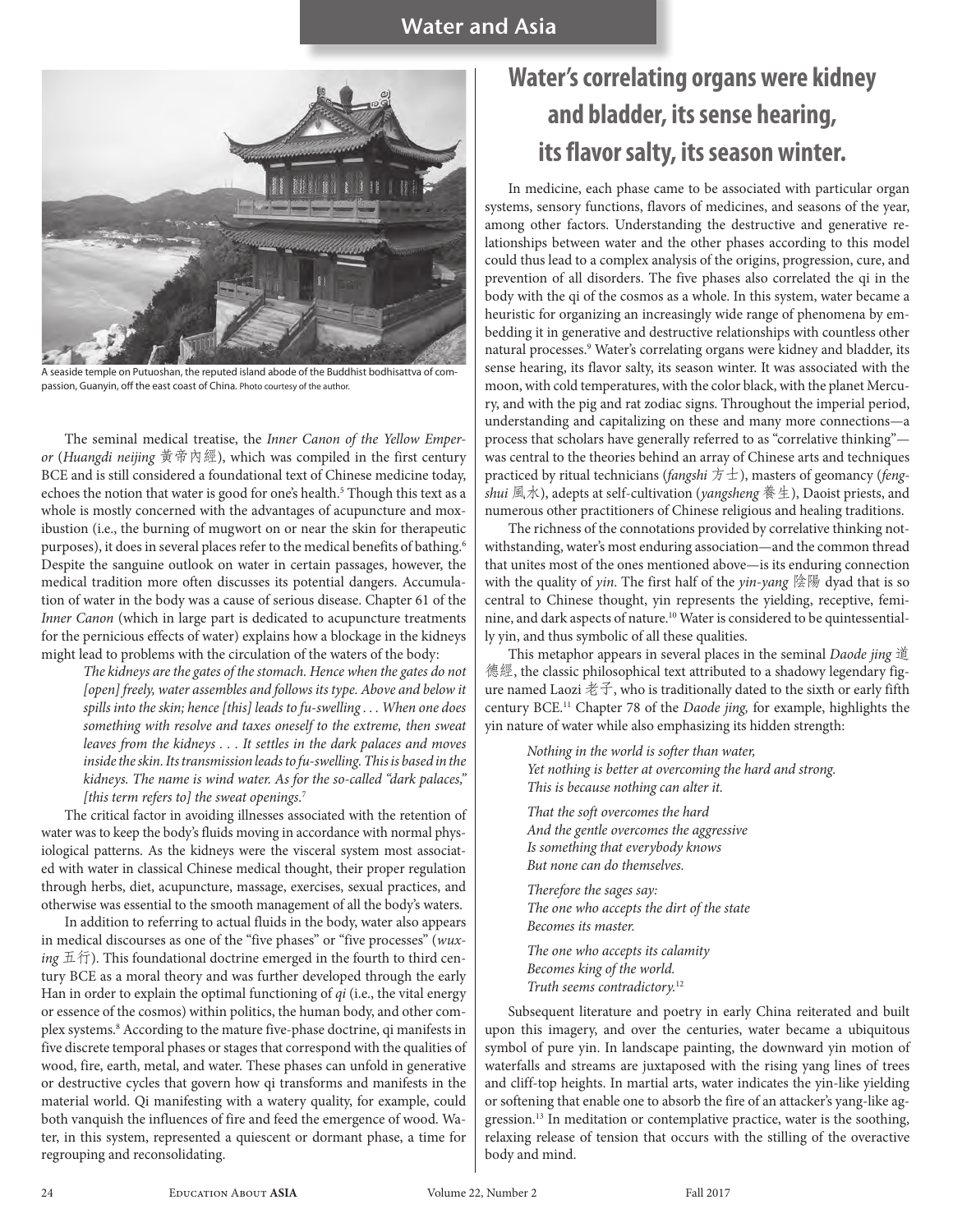# Water and Asia

Daily life unfolds along the Ganges River ghats in Varanasi, northeastern India. Photo courtesy of the author.

### Water (*apas*) in Early India

Archaeological finds from the Indus Valley Civilization (3000–1500 BCE) indicate that these ancient Indian settlements mobilized considerable resources behind elaborate communal waterworks. At the city of Mohenjo-Dharo, for example, archaeologists have found small washrooms attached to private dwellings, a sophisticated covered drainage and sewer system, and what they believe to be a 55x33m (60x36 yds) stone bathing facility.<sup>14</sup> Though the writings of the Indus Valley culture remain undecipherable, and we therefore know comparatively little about what doctrines and practices may have been associated with these structures, such discoveries suggest that a cultural complex combining water, bathing, and purification was present from the very inception of Indian civilization.

The arrival of the Vedic or Aryan culture in the Indian subcontinent in the early second millennium BCE brought new ideas, literature, and customs, including new therapeutic uses for water. In Vedic texts, disease is typically blamed on pernicious demons or is spoken of as a punishment meted out by the gods for one's transgressions against the natural moral order (*rta)*. 15 Exorcistic and magical therapeutics employed by Vedic priests often consisted of the repetition of magically charged mantras and the ritual use of plants and talismans. Water played a not-insignificant role as a healing substance in many such therapies. A typical Vedic formula for consecrating water to be used for healing purposes reads thus:

*The waters are indeed medicinal; the waters are the* amiva-*dispellers and the waters are medicines for every [disease]. Let them make [or be] medicine for you.*<sup>16</sup>

This incantation specifically calls attention to the power of consecrated water to dispel *amiva*, a class of demonesses who were thought to attack the body and cause pain as retribution for one's sins.17

Therapeutic uses for water appear again in the context of the classical Indian Ayurvedic medical tradition, this time within a physiological rather than demonological framework. Coalescing in the first six centuries CE, but incorporating a range of medical opinions from the last centuries BCE, the three most influential Ayurvedic treatises (*Caraka-samhita, Susruta-samhita,* and *Astangahrdaya-samhita*) agree that bathing in water is an effective means of fighting exhaustion, stimulating digestion, enhancing sexual potency, and strengthening the body, among other boons.<sup>18</sup> However, the tradition also distinguishes between different types of water for different medicinal applications. For example, according to the *Caraka-samhita,* water drawn in late winter can be used to cure phlegm and wind, while the best for those of delicate constitutions is water drawn in



Excavated ruins of Mohenjo-Dharo, with the Great Bath in the foreground. Source: *Wikimedia Commons* at https://tinyurl.com/y9okvnum. Photo by Saqib Qayyum.

the autumn. Water originating in the Himalayas and Malaya are best, while one should avoid water from Pariyatra, Vindhya, and Sahya, as it can cause diseases.<sup>19</sup>

In Ayurveda**,** as in certain schools of Indian philosophy, water is understood not only as a curative substance, but also more generally as representing one of the four "great elements" (*mahabhuta*). As a great element, water is one of the essential building blocks that make up the phenomenal world, as well as one of the fundamental components or constituents (*dhatu*) of the human body. While earth, fire, wind, and space elements make up the solids, heat, movement, and empty voids of the physical structure respectively, the water element makes up the manifold liquids that flow through the body's tubes and ducts.<sup>20</sup>

Early Buddhist texts also engage with the doctrine of the great elements. Written down in the Pali language in first-century BCE Sri Lanka, these texts are reflective of earlier oral traditions from northeastern India and may possibly ultimately be connected with the same intellectual milieu as the Ayurvedic treatises.21 One scripture called the *Great Elephant Footprint Simile (Mahahatthipadopama sutta*) contains a list of the parts of the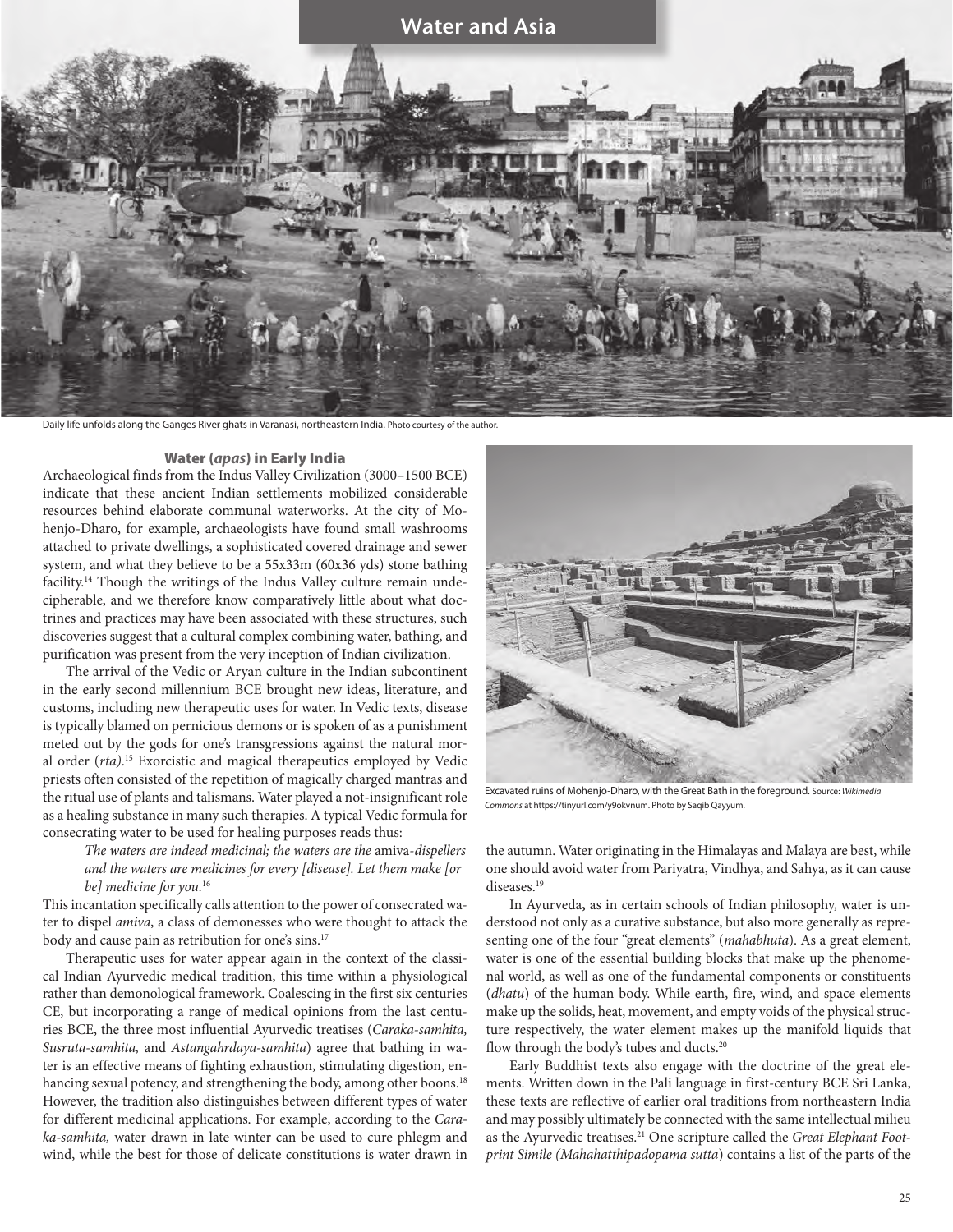## **Water and Asia**



*Shiva Bearing the Descent of the Ganges River*, folio from a Hindi manuscript by the saint Narayan. India, Himachal Pradesh, Guler, Bathu, circa 1740. The Ganges is captured in Shiva's matted locks. Source: *Wikimedia Commons* at https://tinyurl.com/y85cz2ms.

body according to the elements that directly parallels Ayurvedic writings on the same subject. Here, the water element is said to make up:

*bile, phlegm, pus, blood, sweat, fat, tears, skin-oil, saliva, mucus, fluid in the joints, urine, or whatever else internal, within oneself, is liquid, watery, and sustained.*<sup>22</sup>

While they may have enthusiastically adopted medical descriptions of the role of the water element in human anatomy and physiology, these early Buddhist writers seem to have been somewhat more ambivalent about bathing in it. The Buddha forbade his followers to engage in self-beautification practices and other "worldly arts" (*tiracchana-vijja*), such as bathing in perfumed water or "giving ceremonial mouthwashes and ceremonial bathing," which he deemed unworthy behavior for an ascetic in his order.<sup>23</sup> On the other hand, Buddhist literature in many places also suggests that close attention to personal cleanliness—including regular bathing, teeth brushing, and washing of clothing—was recognized as important for prevention and treatment of various ailments.<sup>24</sup> Such perspectives are echoed by a range of other early Buddhist texts (both in Indian languages and in Chinese and Tibetan translation) that give practical instructions on the construction of bathhouses, the material culture involved in bathing, and the social practices observed among the bathers.<sup>25</sup>

Extant Buddhist texts also include plentiful evidence of the continuing use by Buddhists of talismanic water for exorcistic healing purposes. Water could be consecrated by the incantation of mantras or *dharanis,* short spells that call upon the transformative powers of the Buddhas, *bodhisattvas*, and other deities. Perhaps the ultimate example of such a purification



Devaprayaga, the sacred site in northern India where two subsidiary rivers come together to form the Ganges. Source: *Wikimedia Commons* at https://tinyurl.com/y83nhlh6. Photo by Vvnataraj.

rite is the one that appears in the *Sutra of Golden Light* (Skt. *Suvarna[pra] bhaottama-sutra*)*.* Composed in the first centuries CE, the scripture was translated into multiple languages and came to be immensely influential across the Buddhist world.<sup>26</sup>

The primary focus of this particular ritual is the goddess Sarasvati, the patroness of erudition associated in Indian religious traditions with the ancient river of the same name.<sup>27</sup> The *sutra* instructs the reader to chant dharanis while bathing in water that has been medicated with a long list of medical plants.28 The river goddess promises that upon the performance of the ritual she will appear in person with a "whole multitude of gods" to personally enable the "removal of every disease in that village, city, district, or dwelling."<sup>29</sup> She also promises to eradicate "confusion of the elements," baleful astrological influences, quarrels, strife, and bad dreams, as well as attack by evil spirits, demons, and zombies.

A Buddhist ceremony that invokes a river goddess for the purposes of purification and protection reminds us also of the iconic role of the Ganges River (or Ganga) in Hindu sacred literature and ceremonial practice. Originating in the glacier fields of the Himalayas (already noted above as a source of medicinal waters), the Ganges flows over 2,500 kilometers **(**approximately 1,553 miles**)** across northern India to the Bay of Bengal. Along the way, devotees bathe, drink, pray to, and deposit offerings and cremated ashes within her waters in pursuit of ritual cleansing. Tales from early Indian mythological literature, the *Puranas*, celebrate the Ganges as a powerful goddess and speak of her as a source of purification. In many of these stories, however, the river is too powerful in her own right and needs to be tamed by other figures in order to limit her potentially violent impact upon the world. In the most famous version of the Ganges myth, told in various sacred scriptures, including the *Ramayana, Mahabharata*, and various Puranas, she agrees to come to Earth, but must be trapped in Shiva's long, matted locks as she descends from the heavens so as to prevent her from shattering the world with her awesome force.30 In another narrative from the *Mahabharata* epic, the Ganges's violence manifests as she takes human form, marries a king, and drowns eight of her divine children in her own waters in order to liberate them from a life trapped in human form.<sup>31</sup>

### Conclusion

Readers should keep in mind some basic generalizations when thinking about traditional Chinese and Indian religious and medical understandings about water. In early Chinese religion and medicine, water maintained a firmly established association with purification, and ceremonial bathing was an enduring part of both the social life of the elite and the ritual calendar of the general population. Though it could potentially be pathogenic when stagnant, through the doctrine of the five phases, water became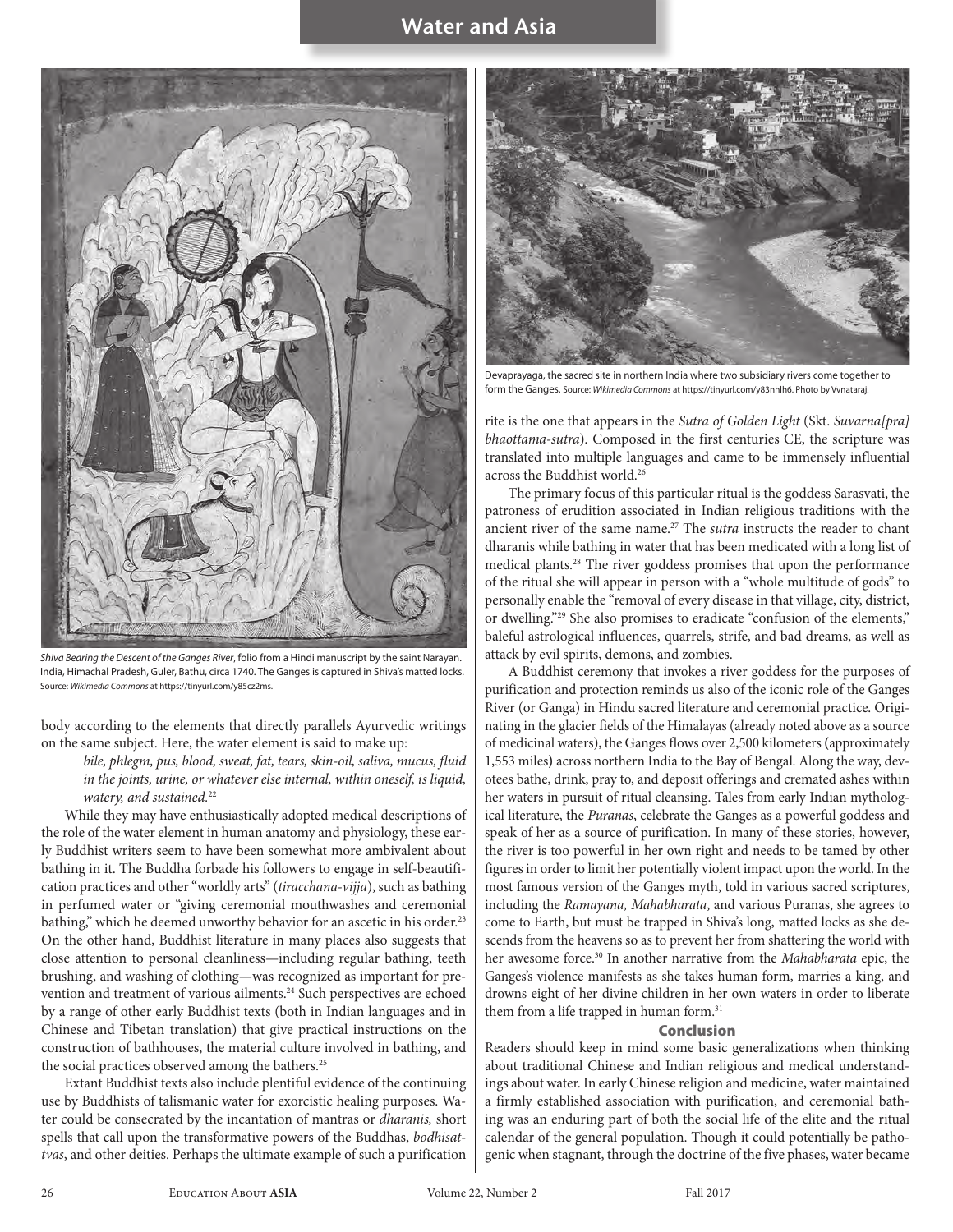

A *sadhu* (holy man) participating in ceremonial bathing in the ocean off the Tamil Nadu coast in southeastern India. Photo courtesy of the author.

one of the dominant heuristics for thinking about the fluctuations of qi within and outside the body. In Daoist thought and in other cultural arenas such as self-cultivation and martial arts, water was a common symbol of receptivity, pliability, and stillness, yin qualities that are understood as necessary to balance or neutralize yang aggression and hardness.

Meanwhile, in India, there is some evidence suggesting a role for water in personal and public hygiene in the very earliest cities of the Indus Valley. In Buddhist and medical texts from the classical period, water is understood both as a physical substance and as an abstract concept. As one of the great elements, it is the source of all liquids in the world, as well as in the body. Though not always beneficial and particular uses might be indicative of an obsession with worldly concerns, it is widely valued for its salubrious effects on one's health and vitality. When consecrated with incantations by either Vedic priests or Buddhist monks, water transformed into a curative substance that vanquished diseases—particularly those of demonic origin. Personified in the form of powerful goddesses, water's potency as a purificatory substance was celebrated and worshipped, but was also characterized as potentially dangerous or violent.

# **In Buddhist and medical texts from the classical period, water is understood both as a physical substance and as an abstract concept.**

Comparing both cultures, the materials overviewed here present us with an interlocking complex of ideas and associations between water and ritual purification, the cure of disease, the maintenance of health, and macrocosmic patterns in both cultures. However, several important differences have also arisen in the above discussion: (1) In China, bathing was a requisite part of elite ceremonial propriety and was used widely for purposes of ritual purification. In India, on the other hand, the renunciation of certain ceremonial bathing practices was the mark of the superior Buddhist adherent whose attention was focused on otherworldly asceticism rather than this-worldly concerns. (2) In the Chinese five phases model, the world is made of qi, which periodically passes through a watery phase. Water in this sequence represents a certain quiescent quality of qi that manifests at a particular stage in a cycle. In the Indian elemental system, on the other hand, water is not a quality but a concrete entity (*bhuta*), one of four constituent substances (*dhatu*) that make up the phenomenal world, as well as the human body. (3) Finally, and perhaps most important, in China, water retains a strong association with the stillness, quiescence, and tranquility of yin, which stood in contrast to the activity and dynamism of yang. Meanwhile, water seems in Indian culture to have retained a more predominant connection with active powers or transformative potentialities**.** Particularly when personified in the form of river goddesses, such powers were not only potentially beneficial; they could also be destructive and fearsome.

Such summaries and comparisons of long-term cultural associations as I have offered here are always oversimplifications, and the reader should be aware that there are many shades of nuance and many examples of texts that have been overlooked in the interests of space and of making general comparisons. This article is intended as a starting point for investigation, and the information and citations provided here point in the direction of